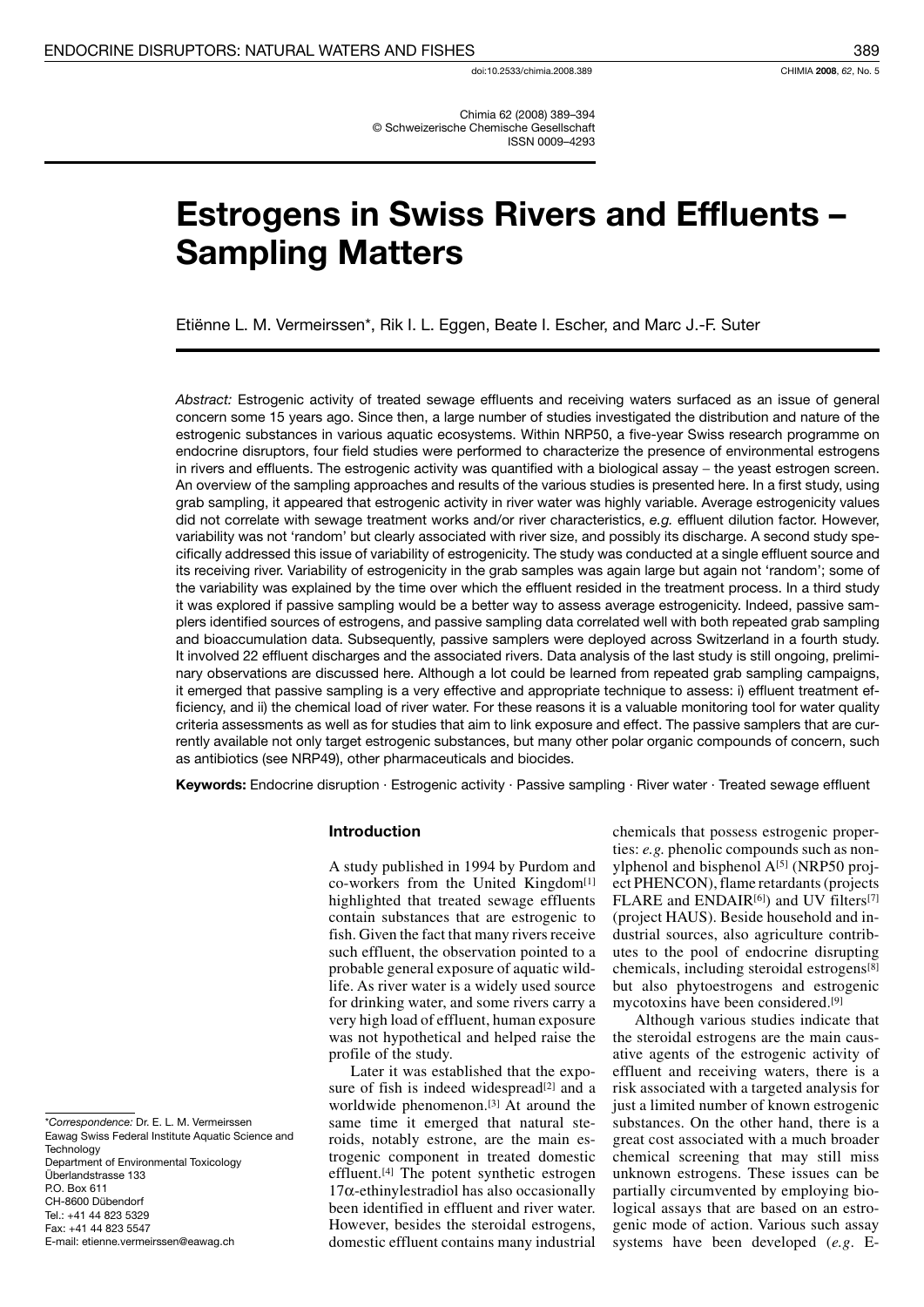Screen;<sup>[10]</sup> yeast estrogen screen, YES<sup>[11]</sup> and ER-CALUX $[12]$ ). Using combinations of chemical analysis and bioassays, many countries initiated large national surveys to address the issue of estrogens in the aquatic ecosystem.[13,14]

At the start of the NRP50, a five-year Swiss research programme on endocrine disruptors, some background information was already available on individual estrogenic substances in the Swiss aquatic ecosystem, particularly on nonylphenol.[15] Furthermore, various effluent and river water samples had been tested in the YES in combination with chemical analysis of target compounds.<sup>[16]</sup> Within NRP50 these efforts were continued with four studies that targeted the characterization of the estrogenic activity in Swiss rivers and effluent. The results of these studies are collated here, together with a comprehensive overview of the sampling strategies.

### **Study I: Variability of Estrogenic Activity in Many Independent** Rivers<sup>[17]</sup>

Multiple independent yet similar locations were repeatedly sampled up and downstream from effluent discharges (Fig. 1). Three grab samples were collected in the early months of 2003 (winter) at 19 locations, the interval between the samples was between three and six weeks. Samples were enriched by means of solid-phase extraction (SPE) and the extract was analyzed in the YES, a yeast-based reporter gene assay.[11] The estrogenic activity of the samples was expressed as  $17\beta$ -estradiol equivalents (EEQs, in ng/l);<sup>[18]</sup> 17 $\beta$ -estradiol being the standard in the YES. As expected, EEQs in river water were higher downstream from the effluent discharge compared to the paired sample taken upstream. But rather unexpectedly, the average estrogenic activity did not correlate with, for example, the dilution factor of the effluent in the receiving river. Fig. 2a clearly shows that the variability of EEQ values at all sites was quite large (average coefficient of variation,  $CV = 59\%$ ). It was concluded that possibly environmental conditions, but also method issues, contributed to the variability; particularly as the evaluation of the YES is not straightforward.[17,19] With the aim to produce a more robust data set, a second sampling campaign was conducted and 17 locations were sampled again in summer. This time, the three samples were collected with an exact two-week interval  $(\pm 3 h)$ . The more uniform sampling regime, along with further method streamlining, was adopted with the aim to reduce variability. The weather during the summer sampling was extremely warm and stable; something which was expected



Fig. 1. Red circles on the map of Switzerland (© SwissTopo) show the location of sites that were sampled in Study I. The green circle shows the sampling location that was also sampled in Study II.



Fig. 2. (a) Average estrogenic activity (EEQ, ng/l; ± standard deviation) of three grab samples collected from 19 rivers in winter downstream from a discharge of treated sewage effluent. Rivers are ordered in ascending average. (b) EEQ data from three samples taken in summer in 17 rivers, ordered as in panel (a). For presentation purposes - in order to keep the 'winter' and 'summer' y-axes to the same range – one summer data point is omitted  $(7.0 \pm 4.4 \text{ ng/l})$ . [17]

to support low variability of EEQ values *(i.e.* fairly stable hydrological conditions). Contrary to expectation, the average CV of the second sampling campaign was higher  $(CV = 79\%; P < 0.01)$ . As before, average EEQs did not correlate with the proportion of effluent in the river. Neither did average EEQs from winter correlate with average EEQs from summer (Fig. 2ab).[17]

During subsequent statistical analysis of the data it emerged that the variability was unlikely to be a merely random phenomenon. For example, variability correlated between the winter and summer sampling (Fig. 3a). In addition, some  $20\%$ of the variability in EEQ values across the sites was 'explained' by river size; smaller rivers being associated with higher variability (Fig. 3b). These observations led to the hypothesis that a relationship may exist between flow rate and EEQ variability in each river. Thus, when EEQs in smaller rivers are more variable than in big rivers, EEQ<sub>s</sub> may become more variable when flow in a river is reduced (the hypothetical Fig. 3c). Obviously this hypothesis requires more support, *i.e.* repeated studies in many independent rivers with good information of flow rate. But, the hypothesis would explain the results that summer EEQ values (rivers at low flow) were more variable than EEQs in winter (higher flow).

# **Study II: Variability of Estrogenic Activity Around a Single Effluent** Source<sup>[20]</sup>

The aim of Study II was to investigate variability of EEQs in river water and also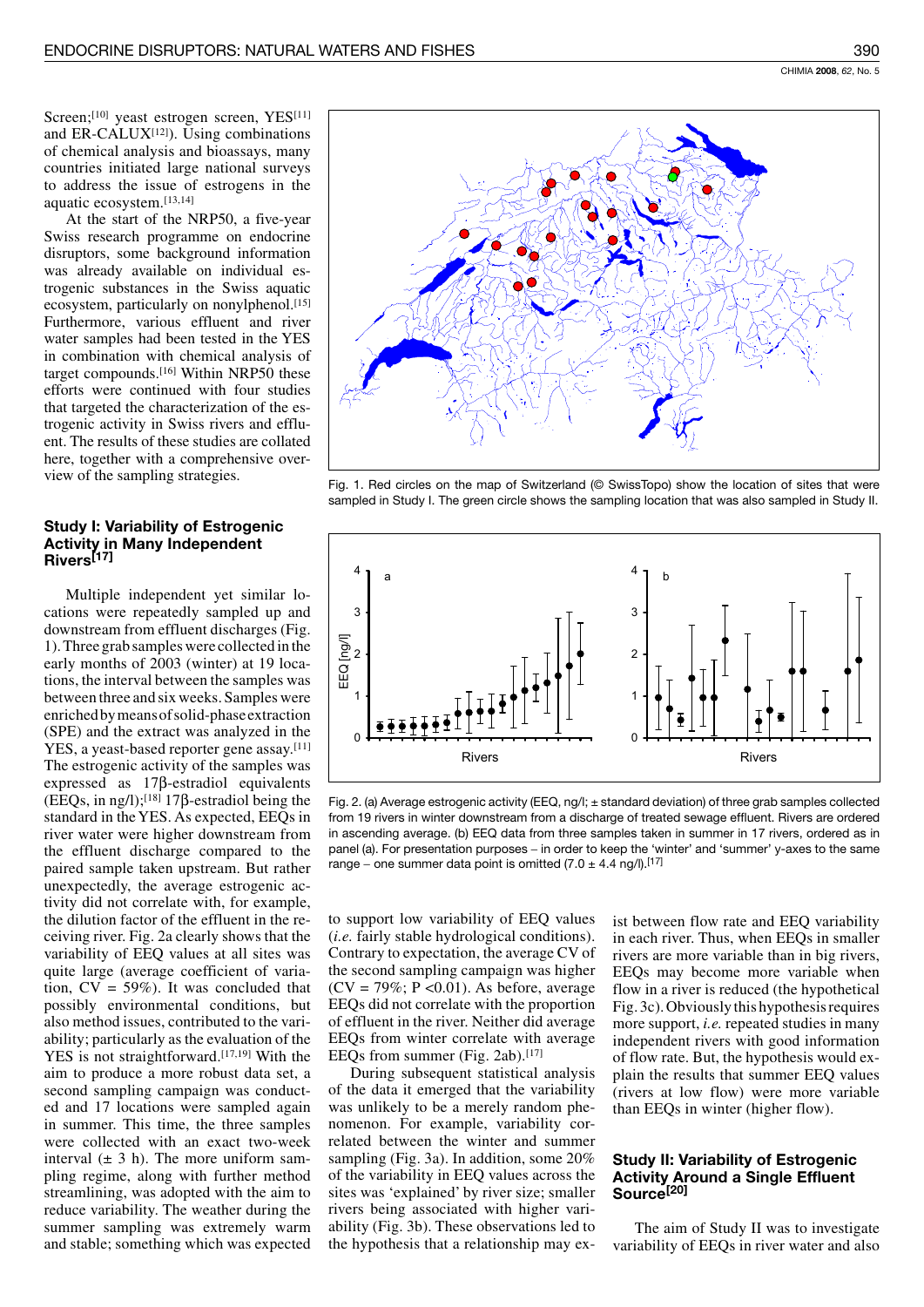

Fig. 3. (a) Association between the coefficient of variation (CV) of the estrogenic activity (EEQ) of three grab samples taken in 'winter' and three samples taken in 'summer'. (b) Association between the CV (winter, filled circles; summer, open circles) of EEQ and the size of the river, given by the  $Q_{347}$ , the flow rate exceeded on 347 days in a year. (c) Hypothetical graph that shows how drought (reduction of Q) may be intrinsically linked with an increase in variability of the EEQ values in each river.[17]

effluent in detail at a single site. An important criterion for the site selection was the availability of good data on river and effluent flow rates so that accurate dilution factors could be calculated. The study involved four 12-day sampling blocks that were spaced evenly over the year. Grab samples were taken around 08:00, and as with Study I, enriched with SPE and tested in the YES.

Effluent EEQs varied noticeably over the 48 days, the lowest and highest value differed 11-fold and followed a log-normal distribution (Fig. 4). It cannot be judged if such a log-normal distribution pattern of estrogens in effluent is typical, as no similar studies were found (but see<sup>[21]</sup>). Nonetheless, it is important to have a wellfounded database on the distribution of the estrogenic activity of effluent, especially to calibrate and validate models  $(e.g.$  the NRP50 project by BMG Engineering: integrative risk assessment for endocrine disruptors in Switzerland).<sup>[22]</sup>

Effluent EEQs were multiplied with the proportion of effluent in the river downstream from the discharge to calculate expected river EEQs. Measured and expected river EEQs matched rather well;[20] an important observation, as it provided strong support that the methods were appropriate, and that the observed variability in EEQs was not likely to be a method error, neither in Study I nor in Study II. As another link to Study I, it was observed that the average CV of the effluent EEQs was almost double that of the dilution factors (45% versus 25%). This indicates that, at least in this river and effluent system, the variability of river EEQs is mainly driven by the variability of the EEQs in the effluent and less so by changing hydrological conditions. It is important to realize that this statement cannot be generalized, as the n in Study II is only one STW/river system; in contrast, Study I involved many independent river systems.

Johnson et al.<sup>[23]</sup> explored the effect of hydraulic retention time (HRT, the time for the effluent to pass through the STW), sludge retention time and temperature on the removal of estrone from effluents of 17 STWs. It was found that a longer HRT is associated with an increased removal of estrone. This is expected from theory<sup>[24]</sup> and lab experiments with activated sludge solutions show a time-dependent breakdown/transformation of steroidal estrogens.<sup>[25]</sup> When effluent EEQ data from Study II are plotted against HRT data, an inverse relationship is apparent (Fig. 5); a longer HRT being associated with a lower EEQ. In a general linearized model, HRT emerged as a significant determinant of effluent EEQ (P<0.01).[20] Whereas Johnson et al.<sup>[23]</sup> showed the effect of HRT across sites, Study II showed that HRT clearly determines effluent EEQ at a single site.

#### **Study III: Passive Sampling as** a Tool to Assess Estrogenic Activity<sup>[26]</sup>

In order to overcome the issue of variability, and to produce a more robust measure of the average EEQ values over a certain time window, passive samplers were tested as an alternative sampling approach in Study III. In passive sampling, chemicals partition between the aqueous phase and a sampling phase. Under conditions of constant aqueous concentrations, the concentration of a compound in the sampler increases nearly linearly with time, after which the increase flattens and ultimately the concentrations in the water and sampler reach equilibrium.<sup>[27]</sup> Particularly the initial  $-$  linear  $-$  sampling phase can be used to assess time-weighted average aqueous concentrations.[28] Passive samplers for the aquatic environment have been developed and used for almost two decades, but these early samplers (SPMDs, semi permeable membrane devices) were developed to target non-polar contaminants like PCBs and PAHs. In 2004, Petty and co-workers described a



Fig. 4. Histogram of effluent estrogenic activity (EEQ). The normal distribution plot was fitted to 47 data (grey); one EEQ (open bar) was excluded.<sup>[20]</sup>



Fig. 5. Relationship between the hydraulic retention time (HRT) and the estrogenic activity (EEQ) of effluent over four 12-day sampling periods. The association between HRT and EEQ was negative in all but one sampling period (small filled circles).<sup>[20]</sup>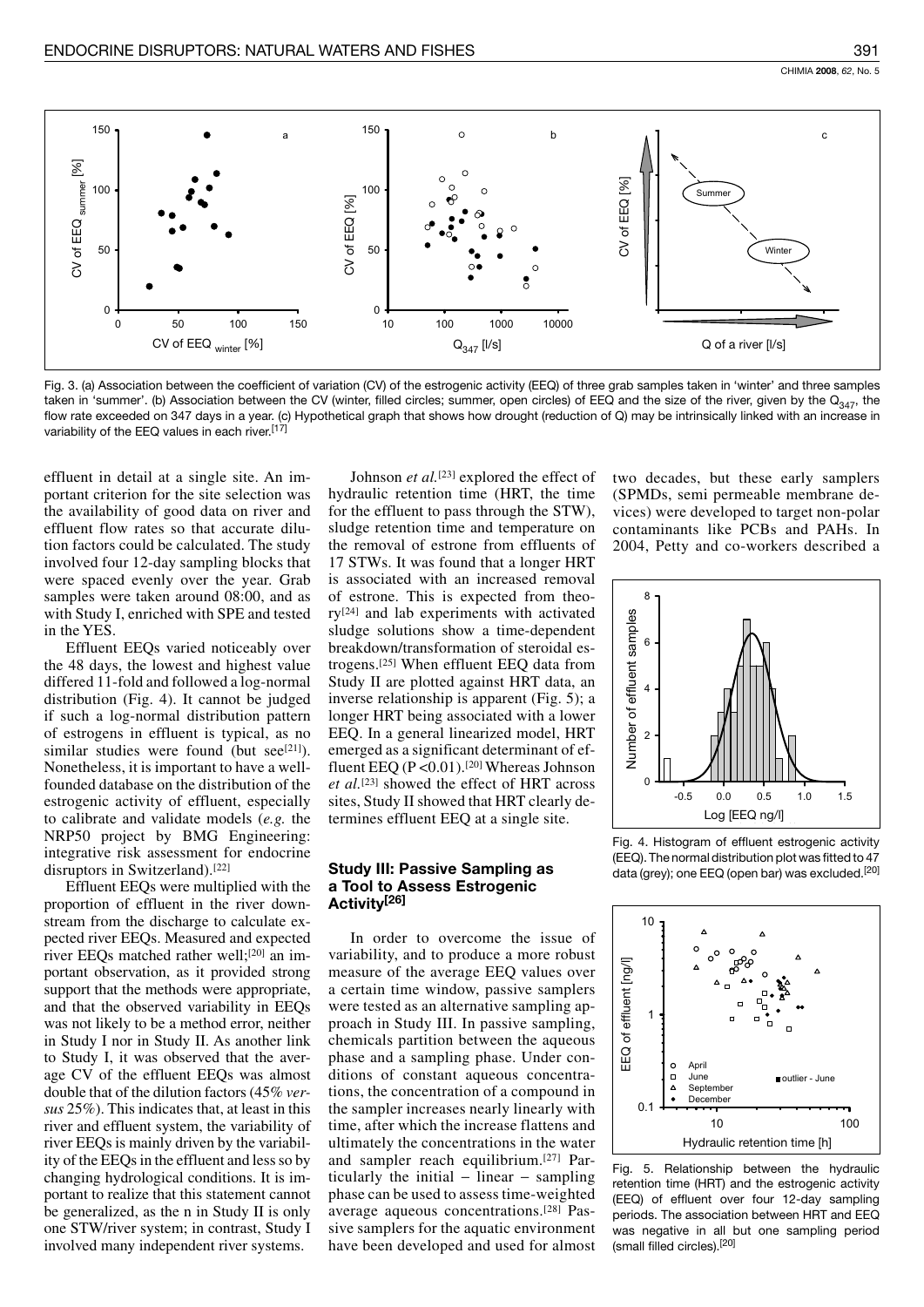novel sampler type that targets polar organic chemicals  $-$  the POCIS (polar organic chemical integrative sampler) – and successfully tested POCIS extracts in the YES.<sup>[29]</sup> For these reasons, POCIS were selected for a sampling campaign around five STWs.

POCIS were placed upstream and downstream from five discharges and left for 22 days. Then, POCIS extracts were analyzed in the YES and with target analysis of three steroidal estrogens: estrone,  $17\beta$ -estradiol and  $17\alpha$ -ethinylestradiol. In addition to the passive samples, grab samples were also taken repeatedly at all locations, and caged fish were placed at the downstream sites to assess the accumulation of estrogens in the bile. The study yielded four key observations:[26]

- i) POCIS placed downstream from the discharge always showed higher EEQs than the matching POCIS upstream  $(Fig. 6)$  – so all discharges were 'identified'. When upstream POCIS already contained significant EEQs, this could be rationalized by the presence of other effluent discharges further upstream.
- ii) POCIS EEQs matched grab sample EEQs, showing that the POCIS integrated the fluctuating EEQ concentrations.
- iii) EEQs measured in the YES matched calculated EEQs based on chemical analysis of steroidal estrogens multiplied by their relative potency in the YES;[18] confirming the accuracy of the employed methods and identifying estrone as the main compound that is responsible for the EEQ response in the YES.
- iv) EEQs in POCIS matched EEQs in the bile of caged fish rather well  $(P =$  $(0.07)$ ,  $[26]$  given the fact that the n for this particular analysis was only five caging sites.

Taken together, these four observations indicate that POCIS are a biologically relevant and appropriate tool for the assessment of environmental estrogens in river water.

#### **Study IV: Passive Sampling in Many Independent Rivers and Effluents**

Based on the very positive results from Study III, a more comprehensive POCIS campaign was initiated with a concept that breaks down to five main points. First, as in Study III, river water was sampled up and downstream from an effluent discharge. This time also the effluent itself was sampled, so it would be possible to match EEQs from effluent with EEQs from river water. To do this, sampling locations had to be selected where good information is available on river flow rates (as in Study  $II^{[20]}$ ). Second, the chemical analysis of samples was extended beyond the

steroidal estrogens to include nonylphenol and bisphenol A, to allow for a more comprehensive comparison between YES and chemical analysis data. Third, the protective housing to deploy the POCIS was redesigned to keep the sampler parallel to the flow and improve the comparability between sampling sites and allow for a direct link with controlled flow experiments. Fourth, water and effluent flow rates and temperature were measured in the field, as the passive sampling process is affected by these environmental parameters. Fifth  $-$  linked to points three and four  $-$  the effect of flow rate and matrix (river water or effluent) on the passive sampling process was tested experimentally<sup>[31]</sup> in order to normalize the field data to a standardized flow rate.

The evaluation of the data and some experimental work for Study IV is still ongoing, but a brief overview is provided here. One crucial aspect for this study was the site selection and a main criterion for the location was the proximity of a river flow gauge (Fig. 7a). Furthermore, the rivers had to be sufficiently small, so that they could be easily sampled with three POCIS across their width (Fig. 7b); large rivers are rarely well mixed.<sup>[32]</sup> Also, the idea was to target rivers with a high effluent load so that sufficient EEQs could be measured downstream from the discharge. This aspect is shown in Fig. 7c as the  $Q_{347}$ (the river flow rate exceeded on 347 days in a year) over PE (person equivalent, a measure based on the biological oxygen demand of the influent). Unfortunately, major flood events during Study IV (e.g. one river peaked with a 1 in 50 year discharge) led to the loss of many POCIS and the devaluation of the 'river aspect' of Study IV. For this reason a comprehensive data set can only be supplied for the effluents. Twenty-one STWs were between 6000 and 50000 PE, one STW was very large, 180000 PE. All STWs had activated sludge treatment; eight STWs had a sand filter as final treatment.

Triplicate POCIS were placed in the final effluent discharge and left for five weeks, extracted and analyzed for estrogens. All POCIS extracts contained measurable amounts of estrogenic activity, estrone, nonylphenol and bisphenol A;  $17\beta$ -estradiol and  $17\alpha$ -ethinylestradiol were only rarely detected (as was the case in Study III<sup>[26]</sup>). Variability of EEQs between the different STWs was large; the lowest and highest EEQ values were 100-fold apart (Fig. 8). It has to be stressed that the data in Fig. 8 have yet to be adjusted for the effect of flow rate on the sampled EEQ amounts. These adjustments are likely to be around two-fold (see next paragraph). The large differences between the effluents are not unexpected as they match results



Fig. 6. Estrogenic activity (EEQ) accumulated by (POCIS<sup>[30]</sup>) placed for 22 days up- (open circles) and downstream from sewage treatment work discharges (STW).<sup>[26]</sup> Lines connect the up-(open-circles) and downstream sampling sites (filled circles); Numbers in the graph denote the amount of discharges further upstream.



Fig. 7. Characteristics of sampling locations in Study IV. (a) Distance between the flow gauge and the effluent discharge. (b)  $Q_{347}$ , the flow exceeded on 347 days in a year, a measure of river size. (c) A measure of effluent dilution: the  $Q_{347}$  over the person equivalents (PE) discharging into the river.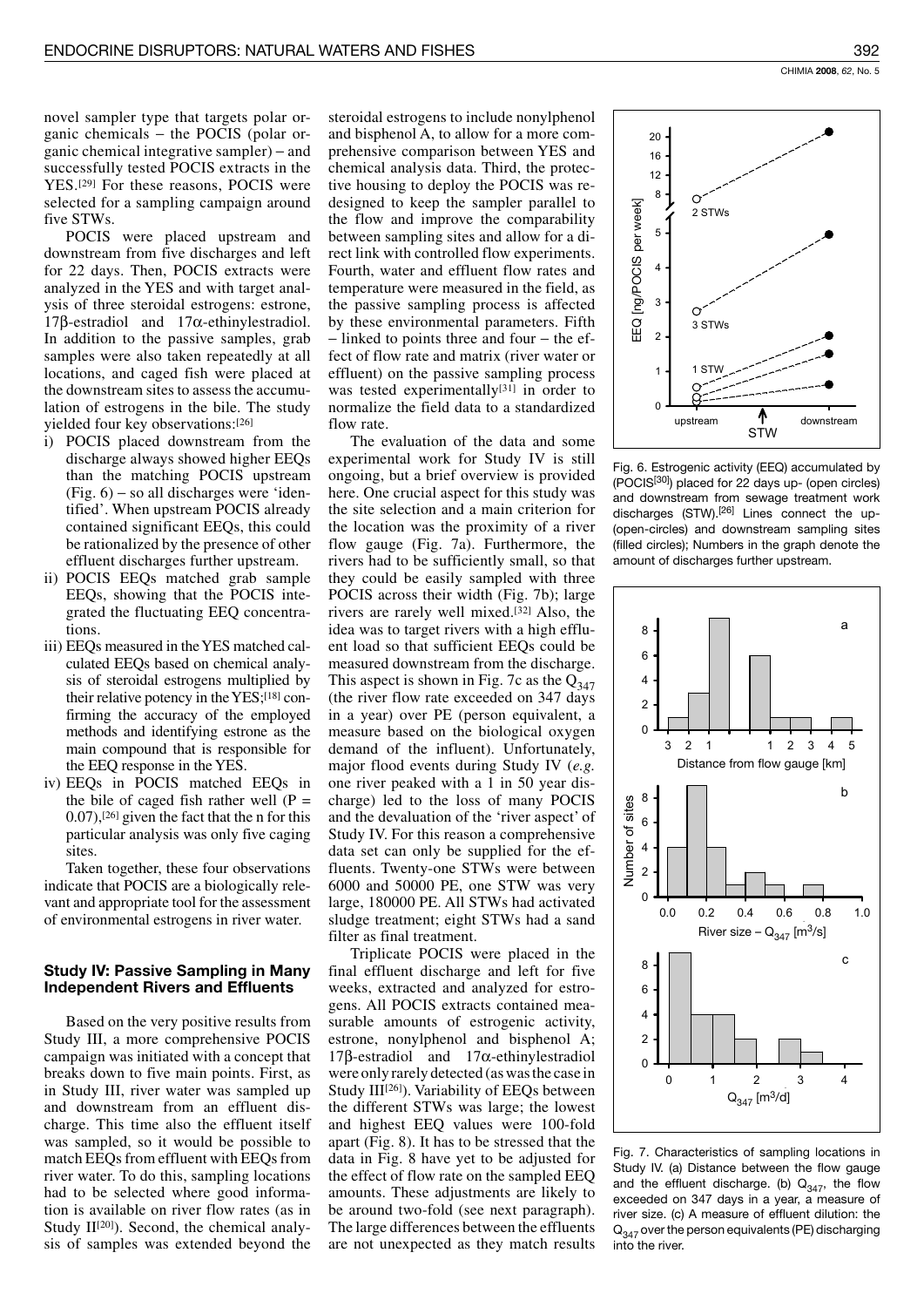

Fig. 8. Estrogenic activity (EEQ) sampled by POCIS<sup>[30]</sup> from 21 effluents. Open bars show STWs with a sand filter, grey bars show STWs without a sand filter. The standard error is derived from 2-3 POCIS.

shown in Fig. 6. In Study III, the diluted effluent of one STW caused a weekly accumulation of 15 ng EEQ per POCIS (see Fig. 6). So, it is not surprising to find a weekly accumulation rate of 20 ng EEQ per POCIS for the most estrogenic effluent in Study IV. It is also apparent from the data in Fig. 8 that STWs with a sand filter show a particularly good removal rate of estrogenic activity. Interestingly, a recent study did not observe a beneficial effect of a sand filter on the removal of estrogens.<sup>[33]</sup> This aspect clearly requires further study, for example, by deploying POCIS before and after the filtration step.

In addition to the field work, two channel systems were built to investigate matrix and flow rate effects on passive sampling.[31] The systems run with ambient river water and effluent (ca. 20  $m^3/h$ ) and mimic riverine flow conditions up to  $0.4$  m/s. The systems are large enough so the samplers can be deployed in the channels as they are deployed in the field.

Various flow rate trials were performed, particularly with passive samplers based on Empore disks, [34] which also sample estrogenic substances but which have a sampling window of only one to a few days.<sup>[31]</sup> The matrix did not appear to affect the relationship between flow rate and sampled amounts of chemicals, both for POCIS (unpublished data) and Empore disks.<sup>[31]</sup> However, the effect of flow rate was quite appreciable, particularly for Empore disks but also for POCIS. When the flow rate increased 15-fold (from 0.025 to 0.37 m/s), sampling rates of Empore disks increased up to five-fold[31] and those of POCIS by about two-fold (unpublished data). These results stress how important it is to understand the effect of flow on the passive sampling process and to combine flow experiments with flow measurements in the field. For future analysis of the data, the results from ongoing channel trials will be used to normalize the field data (Fig. 8) to a standardized flow rate.

#### **Conclusions**

As a general observation, it can be stated that the estrogenic activity in Swiss midland rivers is, with a few exceptions, fairly low and comparable to what has been observed in other countries.[13,14] However, in the extensive grab sampling campaigns the large variability of estrogenicity made it difficult to get a confident value of the 'average' load of EEQs in river water. Results from Studies I-III indicate that the variability is not caused by possible method issues, but rather tied to environmental factors and variations in the efficiency of the sewage treatment process. The observed variability complicated the analysis and understanding of the data, then again, these results directed research towards passive sampling. Although research into this area is still very fresh, and passive sampling is certainly not without its uncertainties and drawbacks  $(e.g.$  influence of environmental factors), the results obtained so far appear quite robust. This is especially the case when passive samplers can be used under fairly controlled conditions such as in an STW, where also the risk of sampler loss is low. But even in rivers, where there is a risk that samplers may be lost, passive samplers are still a tool that can be considered as being superior to repeated grab samples, in particular when one deals with fluctuating concentrations. Once the passive sampler technique has been further developed, and performance reference compounds can be included into the method to control for environmental parameters such as flow rate, [35,36] it will be a significantly superior tool to grab sampling.

Data from Study II, but particularly also Study IV, highlight that it is risky to assume, for modelling approaches, that effluents have a fairly similar EEQ distribution. Although both Study II and IV added to the understanding of EEQ variability in effluents, at the same time these studies stress the fact that there are only very few data sets that cover this topic.

#### **Acknowledgements**

The reviewed studies benefited from interactions with various NRP50 funded projects. Particularly: SAFE, coordinated by Patricia Holm, Helmut Segner and Armin Peter; FLARE, coordinated by Peter Schmid and Martin Kohler; HAUS, coordinated by Karl Fent and Armin Zenker; and the projects by BMG Engineering, coordinated by René Gälli and the Agroscope Reckenholz-Tänikon ART; coordinated by Thomas Bucheli; Special thanks are due to Andreas Gerecke (project

ENDAIR), who made the initial suggestion to explore the use of passive sampling, and to Walter Giger, who facilitated the work for study IV. Etiënne Vermeirssen is currently funded by Eawag within the framework of the project Biomimetic Passive Sampling.

Received: March 22, 2008

- $[1]$ C. E. Purdom, P. A. Hardiman, V. J. Bye, N. C. Eno, C. R. Tyler, J. P. Sumpter, Chem. Ecol. 1994, 8, 275.
- S. Jobling, M. Nolan, C. R. Tyler, G.  $\lceil 2 \rceil$ Brighty, J. P. Sumpter, Environ. Sci. Technol. 1998, 32, 2498.
- C. R. Tyler, S. Jobling, J. P. Sumpter,  $\lceil 3 \rceil$ Crit. Rev. Toxicol. 1998, 28, 319.
- C. Desbrow, E. J. Routledge, G. C.  $[4]$ Brighty, J. P. Sumpter, M. Waldock, Environ. Sci. Technol. 1998, 32, 1549.
- D. A. Sheahan, G. C. Brighty, M. Daniel,  $\lceil 5 \rceil$ S. J. Kirby, M. R. Hurst, J. Kennedy, S. Morris, E. J. Routledge, J. P. Sumpter, M. J. Waldock, Environ. Toxicol. Chem. 2002, 21, 507.
- A. C. Gerecke, W. Giger, P. C. Hartmann,  $[6]$ N. V. Heeb, H.-P. E. Kohler, P. Schmid, M. Zennegg, M. Kohler, Chemosphere 2006, 64, 311.
- M. E. Balmer, H.-R. Buser, M. D. Müller,  $[7]$ T. Poiger, Environ. Sci. Technol. 2005, 39, 953.
- J. Lintelmann, A. Katayama, N. Kurihara,  $[8]$ L. Shore, A. Wenzel, Pure Appl. Chem. 2003, 75, 631.
- $[9]$ M. Erbs, C. C. Hoerger, N. Hartmann, T. D. Bucheli, J. Agric. Food Chem. 2007, 55, 8339.
- [10] A. M. Soto, C. Sonnenschein, K. L. Chung, M. F. Fernandez, N. Olea, F. O. Serrano, Environ. Health Perspect. 1995,  $103.113.$
- [11] E. J. Routledge, J. P. Sumpter, Environ. Toxicol. Chem. 1996, 15, 241.
- [12] J. Legler, C. E. van den Brink, A. Brouwer, A. J. Murk, P. T. van der Saag, A. D. Vethaak, B. van der Burg, Toxicol. Sci. 1999, 48, 55.
- [13] A.D. Vethaak, G.B.J. Rijs, S.M. Schrap, H. Ruiter, A. Gerritsen, J. Lahr, 'Estrogens and xeno-estrogens in the aquatic environment of the Netherlands: occurrence, potency and biological effects', 2002, RIZA/RIKZ, Lelystad, p. 292.
- [14] ACREM, 'Hormonwirksame Stoffe in Osterreichs Gewässer – ein Risiko?', 2003, Umweltbundesamt GmbH, Wien.
- [15] M. Ahel, W. Giger, Anal. Chem. 1985, 57, 1577.
- [16] H.-R. Aerni, B. Kobler, B. V. Rutishauser, F. E. Wettstein, R. Fischer, W. Giger, A. Hungerbühler, M. D. Marazuela, A. Peter, R. Schönenberger, A. C. Vögeli, M. J.-F. Suter, R. I. L. Eggen, Anal. Bioanal. Chem. 2004, 378, 688.
- [17] E. L. M. Vermeirssen, R. Burki, C. Joris, A. Peter, H. Segner, M. J.-F. Suter, P. Burkhardt-Holm, Environ. Toxicol. Chem. 2005, 24, 2226.
- [18] B. V. Rutishauser, M. Pesonen, B. I. Escher, G. E. Ackermann, H.-R. Aerni, M. J.-F. Suter, R. I. L. Eggen, *Environ*. Toxicol. Chem. 2004, 23, 857.